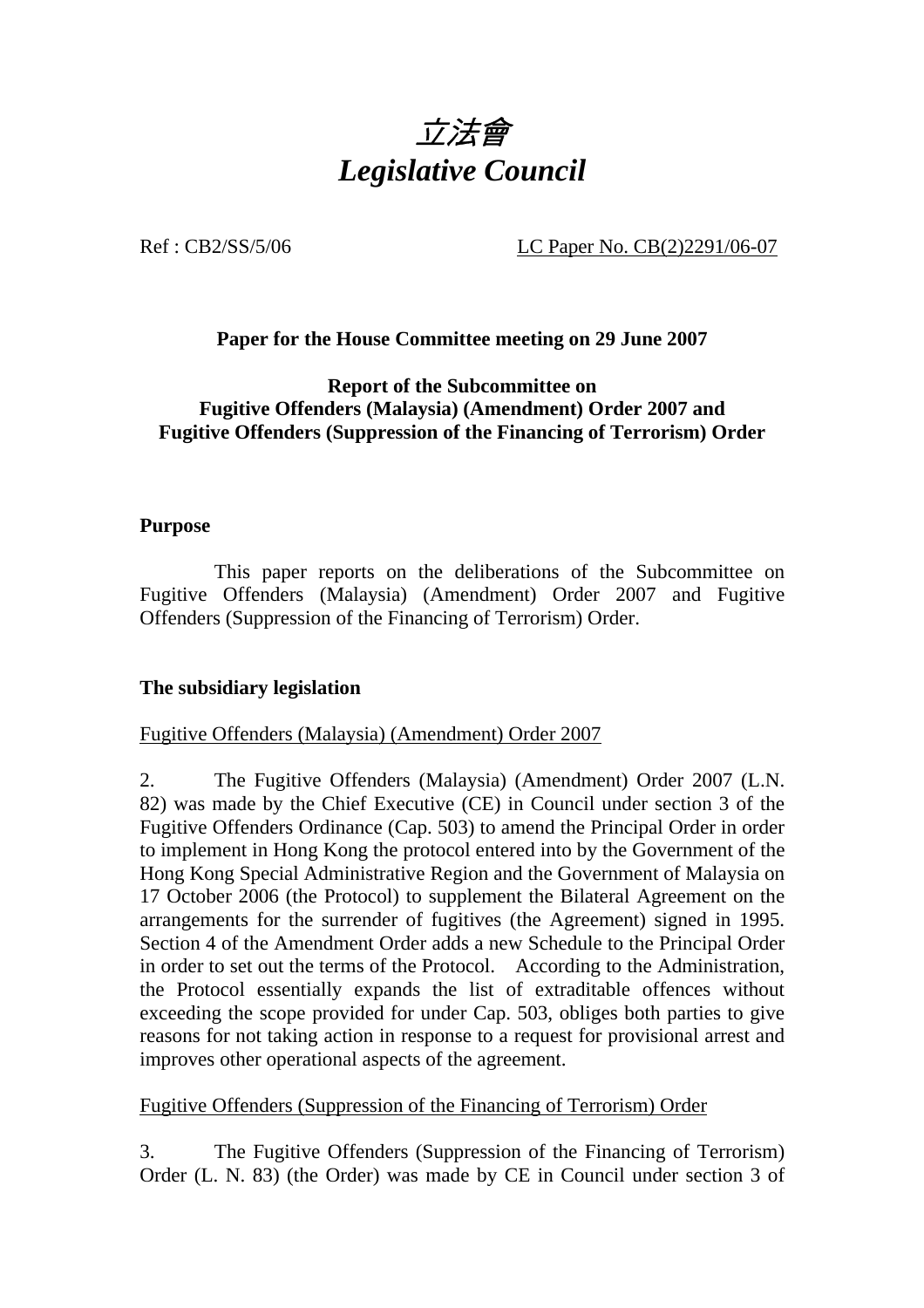Cap. 503 on 8 May 2007 to give effect to the extradition obligations under the International Convention for the Suppression of the Financing of Terrorism (the Convention). The Convention, which entered into force for China, including Hong Kong, in May 2006, proscribes willful and unlawful provision or collection of funds, whether attempted or actual, with the intention or knowledge that the funds may be used to carry out terrorist acts. It requires States Parties to, inter alia, establish such acts as criminal offences, and to freeze, seize or forfeit any funds used for the purposes of committing the offences. It also requires States Parties to make these extraditable offences. The Order, which sets out the Convention in a schedule, provides that in relation to requests for extradition under the Convention, the extradition procedures in Cap. 503 shall apply as between Hong Kong and the States Parties to the Convention, subject to the limitations, restrictions, exceptions and qualifications contained in the extradition provisions of the Convention.

4. The Fugitive Offenders (Malaysia) (Amendment) Order 2007 and the Fugitive Offenders (Suppression of the Financing of Terrorism) Order are subject to a mechanism of scrutiny by the Legislative Council (LegCo) provided in section 3(2) to (6) of Cap. 503 under which LegCo has the power only to repeal the Orders.

5. The scrutiny period of the two Orders has been extended from 20 June 2007 to 11 July 2007 by a resolution of the Council.

## **The Subcommittee**

6. At the House Committee on 25 May 2007, Members agreed that a subcommittee be formed to study the two Orders. Under the chairmanship of Hon James TO, the Subcommittee has held one meeting with the Administration. The membership list of the Subcommittee is in the **Appendix**.

## **Deliberations of the Subcommittee**

## Fugitive Offenders (Malaysia) (Amendment) Order 2007

7. The Subcommittee notes the reasons for introducing the following articles in the Protocol -

## Article II

(a) paragraph (a) was proposed by Hong Kong to align with the legal requirement in Hong Kong under section 2(2)(a) of Cap. 503 and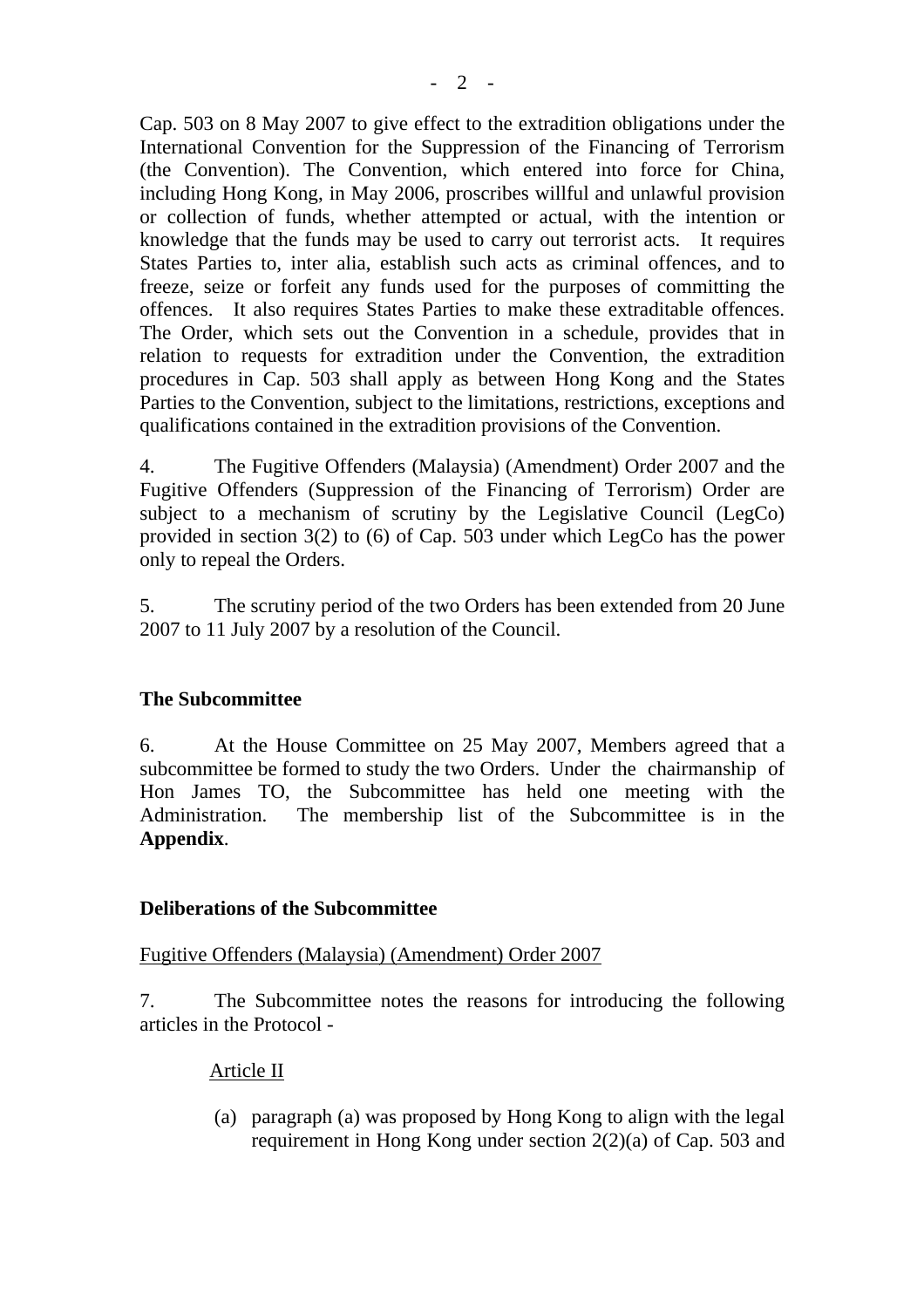reflected in the model text for agreements for the surrender of fugitive offenders;

- (b) paragraphs (b) to (m) were proposed by the Malaysian side to expand the list of categories of offences in Article 2 of the Agreement. The newly added categories of offences are within Schedule 1 to Cap. 503;
- (c) paragraph (o) will enable surrender to be effected in respect of offences which are not listed in Article  $2(1)(i)$  to (xxxvii) of the Agreement but are permitted under the law of the Requested Party. Similar provision can be found in item 46 of the Annex of the Hong Kong/Republic of Korea agreement concerning surrender of fugitive offenders;

## Article III

(d) this article was proposed by the Malaysian side to make it absolutely clear that the Requested Party may refuse temporary surrender of a fugitive offender who has yet to complete serving his sentence;

## Article IV

(e) new Article 8(2A) has been added by the agreement of the two sides to state a requirement to inform the Requesting Party of the result of its application for provisional arrest and to give reasons for denial. Similar formulations can be found in the Hong Kong/United States agreement in surrender of fugitive offenders;

## Article V

(f) this amendment was proposed by Hong Kong to include a provision to cater for the disposal of property found on a surrendered person in the event of his subsequent death or abscondment. Similar provisions can be found in Hong Kong's agreements with Australia, Canada, Indonesia, New Zealand, Portugal, The Philippines and Sri Lanka in surrender of fugitive offenders;

## Article VI

(g) this article was added to empower the Requested Party to require more information for its consideration of whether consent should be given for the surrendered fugitive to be dealt with in the Requesting Party for offences other than the offence or offences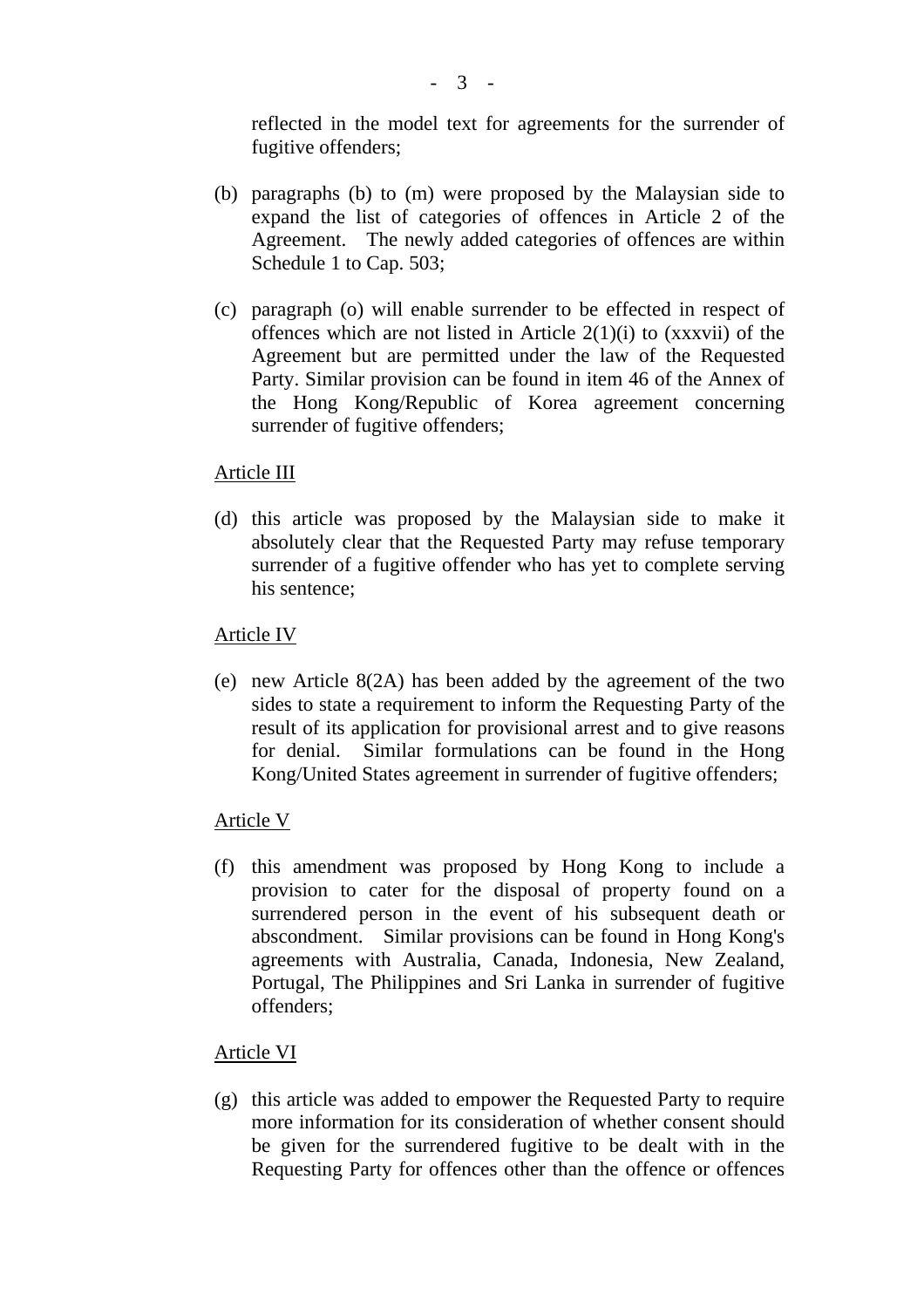in respect of which surrender is ordered. Similar formulations can be found in agreements with Australia, Canada, India, Indonesia, The Netherlands, New Zealand, The Philippines, Portugal and Sri Lanka;

## Article VII

(h) this article was proposed by the Malaysian side to replace Article 18 of the Agreement to enable Malaysia to handle a situation where it is required to resurrender a fugitive to the International Criminal Court established in accordance with the Rome Statute which Malaysia intends to accede to in the near future; and

## Article VIII

(i) this article to amend Article  $19(2)(a)$  of the Agreement by replacing the words "defence or foreign affairs" by the words "national security or public order" was requested by the Malaysian side to reflect the legal position in Malaysia.

8. The Subcommittee has asked whether Article VII goes beyond the provisions of Cap. 503, as China is not a party to the Rome Statute establishing the International Criminal Court. The Administration has pointed out that a fugitive offender who has been surrendered under the Agreement shall not be resurrendered by the Requesting Party to a third State or an international tribunal established in accordance with a multilateral international convention that applies to the Requesting Party for trial or punishment for any offence that is committed before his surrender to the Requesting Party unless (a) the Requested Party consents; and (b) if under the convention the consent of another State is required, that State consents. These safeguards are consistent with those provided by Cap. 503.

## Fugitive Offenders (Suppression of the Financing of Terrorism) Order

9. The Subcommittee has asked whether an act which constitutes an offence within the scope of and as defined in one of the treaties listed in the annex to the Convention, under paragraph 1(a) of Article 2 of the Convention, is within the scope of terrorist act as defined in the United Nations (Anti-Terrorism Measures) Ordinance (Cap. 575).

10. The Administration has advised that Articles 2 as well as 4 of the Convention require States Parties to establish the offences of financing terrorist acts as criminal offences. Section 7 of Cap. 575, which prohibits provision or collection of funds to commit terrorist acts, implements this Convention requirement.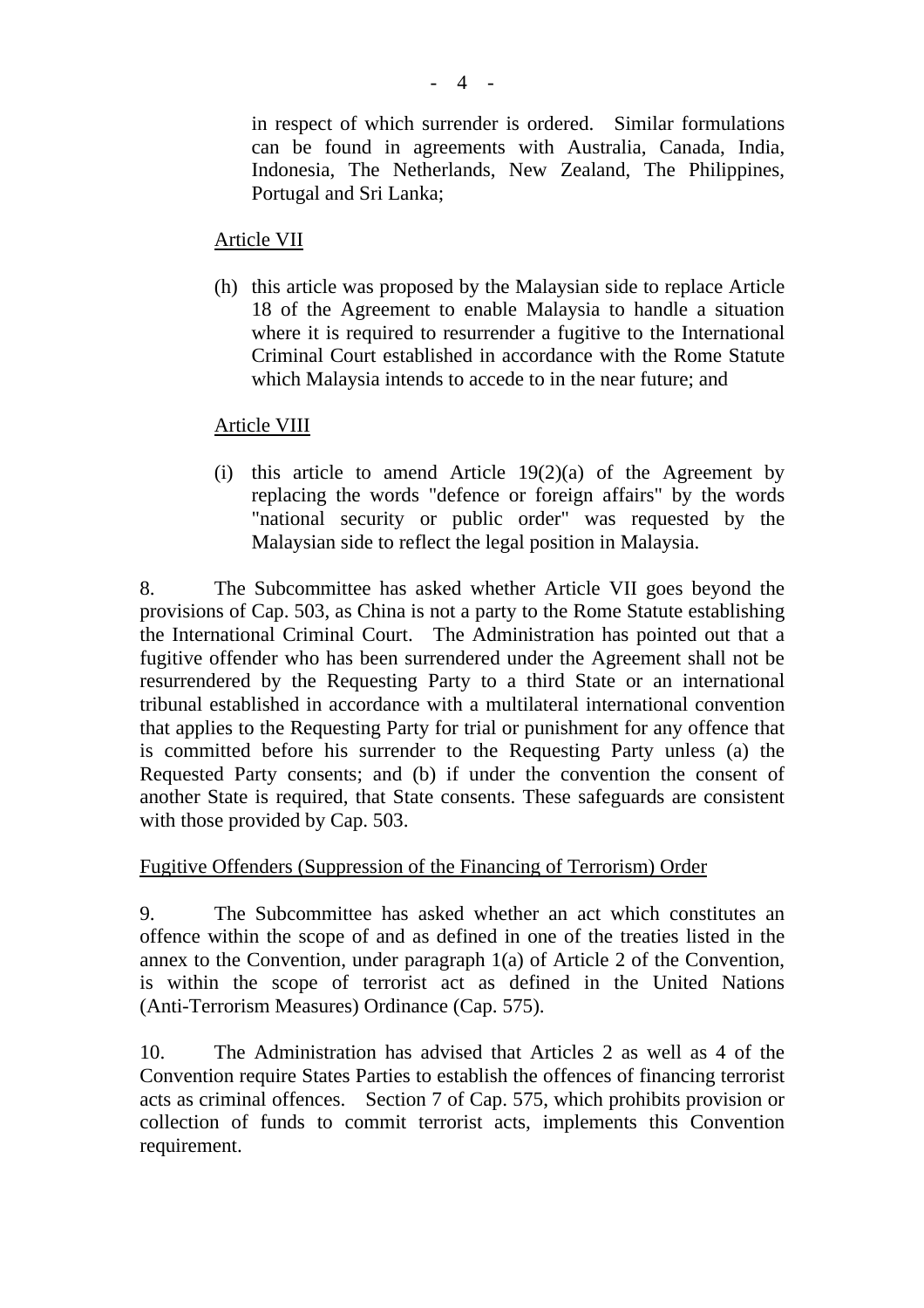### **Recommendation**

11. The Subcommittee recommends that the Fugitive Offenders (Malaysia) (Amendment) Order 2007 and the Fugitive Offenders (Suppression of the Financing of Terrorism) Order be supported.

## **Advice sought**

12. Members are invited to support the recommendation of the Subcommittee in paragraph 11 above.

Council Business Division 2 Legislative Council Secretariat 28 June 2007